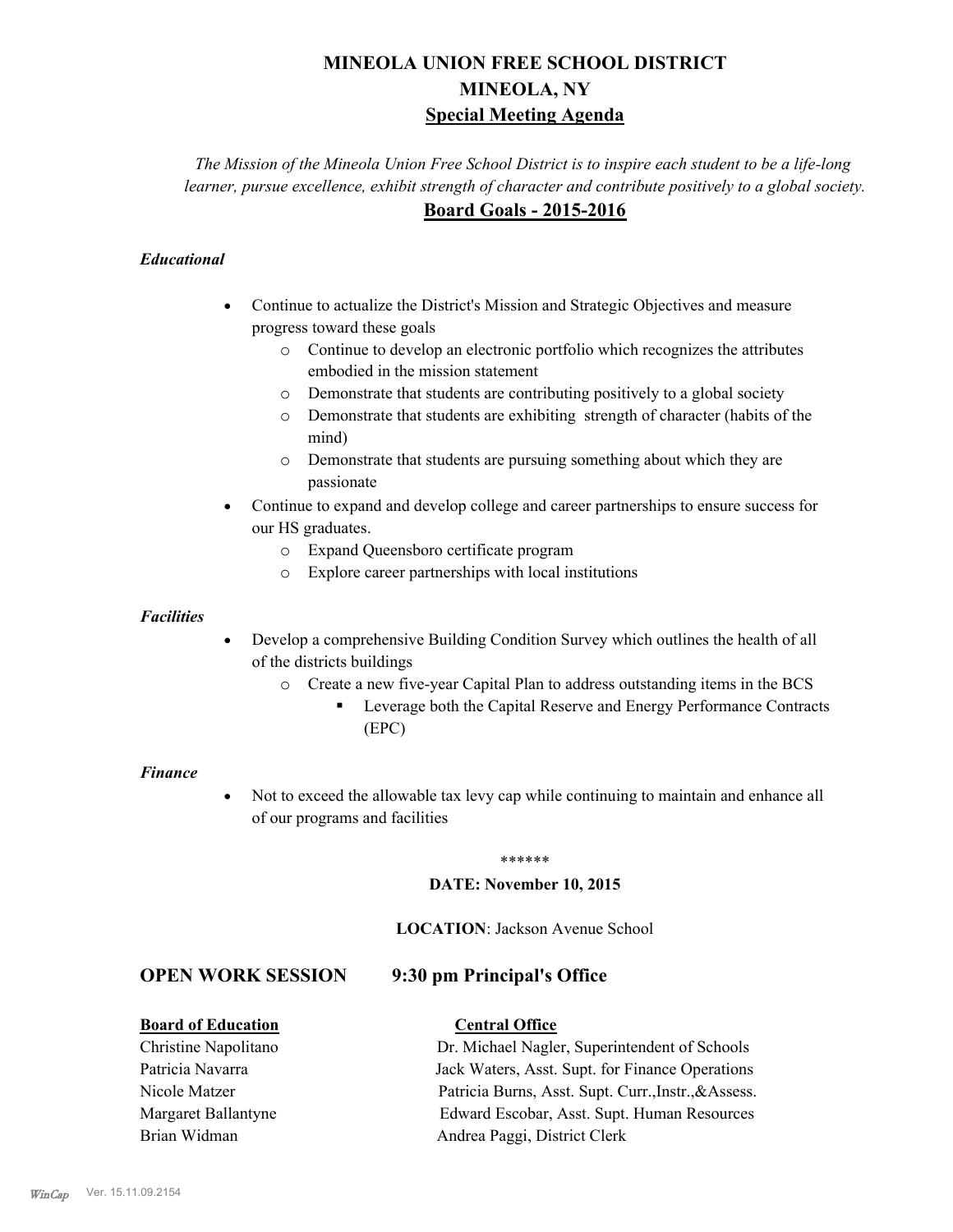### **A. Call to Order**

### **B. New Business**

### **1. Acceptance of Special District Meeting Results**

a. **RESOLUTION # - BE IT RESOLVED** that the Mineola Board of Education accepts the results of the November 10, 2015 Capital Reserve Vote as follows:

| <b>Motion:</b><br>Second: |  |     |  |
|---------------------------|--|-----|--|
| Yes:                      |  | No: |  |
|                           |  |     |  |
|                           |  |     |  |
|                           |  |     |  |
|                           |  |     |  |
|                           |  |     |  |
|                           |  |     |  |

**Proposition 1:** Shall the following Resolution be adopted, to wit:

**RESOLVED** that the Board of Education of the Mineola UFSD is authorized to withdraw up to \$7,000,000 from the District's Capital Reserve Fund to pay for the cost of capital projects at the Hampton Street School, including construction of a new synthetic turf field, installation of field lighting and concession stand, a new cafeteria addition, a new classroom addition and new busloop with parking; and at the High School, including construction of a synthetic turf regulation field, replacement of the running track, construction of a new technology lab and construction of additional storage space.

### **Jackson Avenue:**

**Passed: \_\_\_\_\_\_\_\_\_\_\_\_\_**

| Machine: Yes:  |      | No:             |  |
|----------------|------|-----------------|--|
| Absentee: Yes: |      | No:             |  |
| Total:         | Yes: | No <sup>.</sup> |  |

## **Meadow Drive:**

| Machine: Yes:  |      | No: |
|----------------|------|-----|
| Absentee: Yes: |      | No: |
| Total:         | Yes: | No: |

**Proposition 1: <u>Pass/Fail</u>** Yes Votes: to No Votes :